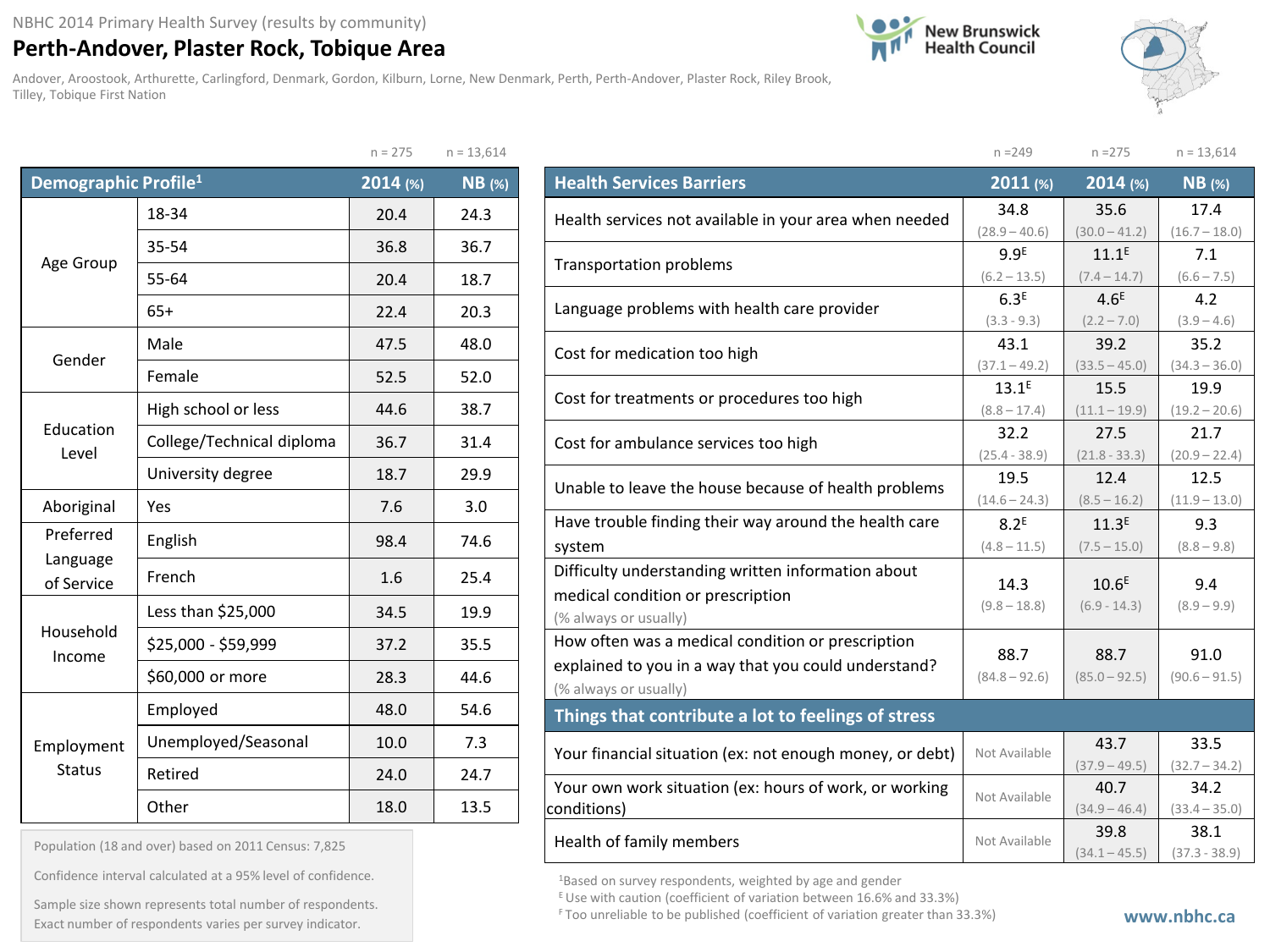## **Perth-Andover, Plaster Rock, Tobique Area**

 $\uparrow$  = Higher than 2011 results

 $\blacktriangleright$  = Lower than 2011 results

**Chronic Health** 

| n<br>$-$ ) |  |  |
|------------|--|--|

**Conditions1 2011 (%) 2014 (%) <sup>20142</sup> (#) NB (%)**

|  | า = 275 |  | $n = 13,614$ |
|--|---------|--|--------------|
|  |         |  |              |

|                                                  | $n = 249$        | $n = 275$        | $n = 13,614$    |
|--------------------------------------------------|------------------|------------------|-----------------|
| <b>Health Profile</b>                            | 2011(%)          | 2014 (%)         | $NB$ (%)        |
| Self-rated Health (% very good or excellent)     | 45.4             | 39.5             | 50.5            |
|                                                  | $(39.2 - 51.6)$  | $(33.8 - 45.2)$  | $(49.6 - 51.3)$ |
| Self-rated mental or emotional health            | Not Available    | 56.6             | 65.4            |
| (% very good or excellent)                       |                  | $(50.8 - 62.3)$  | $(64.6 - 66.2)$ |
| "My health largely depends on how well I take    | 48.2             | 57.9             | 55.2            |
| care of myself" (% strongly agree)               | $(42.0 - 54.4)$  | $(52.2 - 63.7)$  | $(54.4 - 56.0)$ |
| Number of prescription medications taken on a    | 18.4             | 15.9             | 15.2            |
| regular basis <sup>3</sup> (%6 or more)          | $(12.8 - 24.0)$  | $(10.9 - 20.8)$  | $(14.5 - 15.9)$ |
| Discuss regularly with a health professional on  | 36.2             | 32.1             | 25.4            |
| improving health or preventing illness           | $(30.0 - 42.4)$  | $(26.5 - 37.6)$  | $(24.7 - 26.1)$ |
| (% always or usually)                            |                  |                  |                 |
| How long have you been seeing the same family    | 80.0             | 72.2             | 73.0            |
| doctor? (% 5 years or more)                      | $(75.0 - 85.0)$  | $(66.7 - 77.7)$  | $(72.2 - 73.7)$ |
| Are you limited in doing activities because of a |                  |                  |                 |
| physical or mental condition, or a health        | Not<br>Available | 28.9             | 22.1            |
| problem? (% yes)                                 |                  | $(23.6 - 34.2)$  | $(21.4 - 22.8)$ |
| <b>Memory Loss</b>                               |                  |                  |                 |
| Someone in household has a memory problem        | Not              | 13.5             | 9.9             |
|                                                  | Available        | $(9.5 - 17.4)$   | $(9.4 - 10.4)$  |
| that interferes with day to day function         | Not              | 6.4 <sup>E</sup> | 3.9             |
|                                                  | Available        | $(3.5 - 9.2)$    | $(3.6 - 4.2)$   |
| <b>Health Behaviours</b>                         |                  |                  |                 |
| Eating fruits and vegetables                     | Not Available    | 43.3             | 50.4            |
| (% 5 portions or more a day)                     |                  | $(37.5 - 49.0)$  | $(49.5 - 51.2)$ |
| Moderate or vigorous physical activity           | Not Available    | 50.9             | 49.0            |
| (% at least 2 1/2 hours a week)                  |                  | $(45.0 - 56.7)$  | $(48.1 - 49.8)$ |
| Current smoker                                   | Not Available    | 29.8             | 19.2            |
| (% daily or occasional)                          |                  | $(24.5 - 35.1)$  | $(18.5 - 19.8)$ |
| Unhealthy weight                                 | Not Available    | 37.8             | 30.8            |
| (% obese)                                        |                  | $(32.0 - 43.6)$  | $(30.0 - 31.6)$ |

| Conditions <sup>1</sup>        |                 |                   |       |                 |
|--------------------------------|-----------------|-------------------|-------|-----------------|
| One or more chronic            | 60.0            | 67.0              |       | 61.6            |
| health conditions <sup>3</sup> | $(53.8 - 66.2)$ | $(61.6 - 72.5)$   | 5,246 | $(60.8 - 62.4)$ |
| High blood pressure            | 27.3            | 31.5              | 2,465 | 27.0            |
|                                | $(21.8 - 32.8)$ | $(26.1 - 36.9)$   |       | $(26.2 - 27.7)$ |
| Arthritis                      | 28.5            | 24.1              | 1,886 | 17.4            |
|                                | $(23.0 - 34.0)$ | $(19.1 - 29.1)$   |       | $(16.8 - 18.0)$ |
| Depression                     | 15.1            | 20.3              | 1,592 | 14.9            |
|                                | $(10.7 - 19.5)$ | $(15.7 - 25.0)$   |       | $(14.3 - 15.5)$ |
| Chronic pain                   | 19.1            | 16.2              | 1,269 | 14.0            |
|                                | $(14.2 - 23.9)$ | $(11.9 - 20.5)$   |       | $(13.5 - 14.6)$ |
| Gastric Reflux (GERD)          | 13.2            | 15.2              | 1,190 | 16.4            |
|                                | $(9.1 - 17.4)$  | $(11.0 - 19.4)$   |       | $(15.8 - 17.0)$ |
| <b>Diabetes</b>                | $11.1^E$        | 15.1              | 1,179 | 10.7            |
|                                | $(7.3 - 14.9)$  | $(10.9 - 19.2)$   |       | $(10.1 - 11.2)$ |
| Heart disease                  | 11.5E           | 10.4 <sup>E</sup> | 813   | 8.3             |
|                                | $(7.6 - 15.4)$  | $(6.8 - 14.0)$    |       | $(7.9 - 8.8)$   |
| Cancer                         | 9.4E            | 9.4 <sup>E</sup>  | 739   | 8.3             |
|                                | $(5.8 - 12.9)$  | $(6.0 - 12.8)$    |       | $(7.8 - 8.7)$   |
| Asthma                         | 9.3E            | $9.1^E$           | 715   | 11.8            |
|                                | $(5.7 - 12.8)$  | $(5.8 - 12.5)$    |       | $(11.3 - 12.4)$ |
| Emphysema or COPD              | 5.9E            | 5.8 <sup>E</sup>  | 454   | 3.0             |
|                                | $(3.0 - 8.8)$   | $(3.1 - 8.5)$     |       | $(2.7 - 3.3)$   |
| Mood disorder other            | F               | 3.3 <sup>E</sup>  | 259   | 3.0             |
| than depression                |                 | $(1.2 - 5.4)$     |       | $(2.7 - 3.2)$   |
| <b>Stroke</b>                  | F               | F                 | 115   | 2.5             |
|                                |                 |                   |       | $(2.2 - 2.8)$   |

Confidence interval calculated at a 95% level of confidence.

Symbols  $\bigwedge$  and  $\bigvee$  indicate a statistically significant difference at the 95% level of confidence.

Sample size shown represents total number of respondents. Exact number of respondents varies per survey indicator.

<sup>1</sup> Self-reported based on survey respondents

<sup>2</sup> Estimated number of citizens who have the selected chronic health condition

<sup>3</sup> Among the twelve chronic health conditions listed in table located at the right of this page.

 $E$  Use with caution (coefficient of variation between 16.6% and 33.3%)

F Too unreliable to be published (coefficient of variation greater than 33.3%)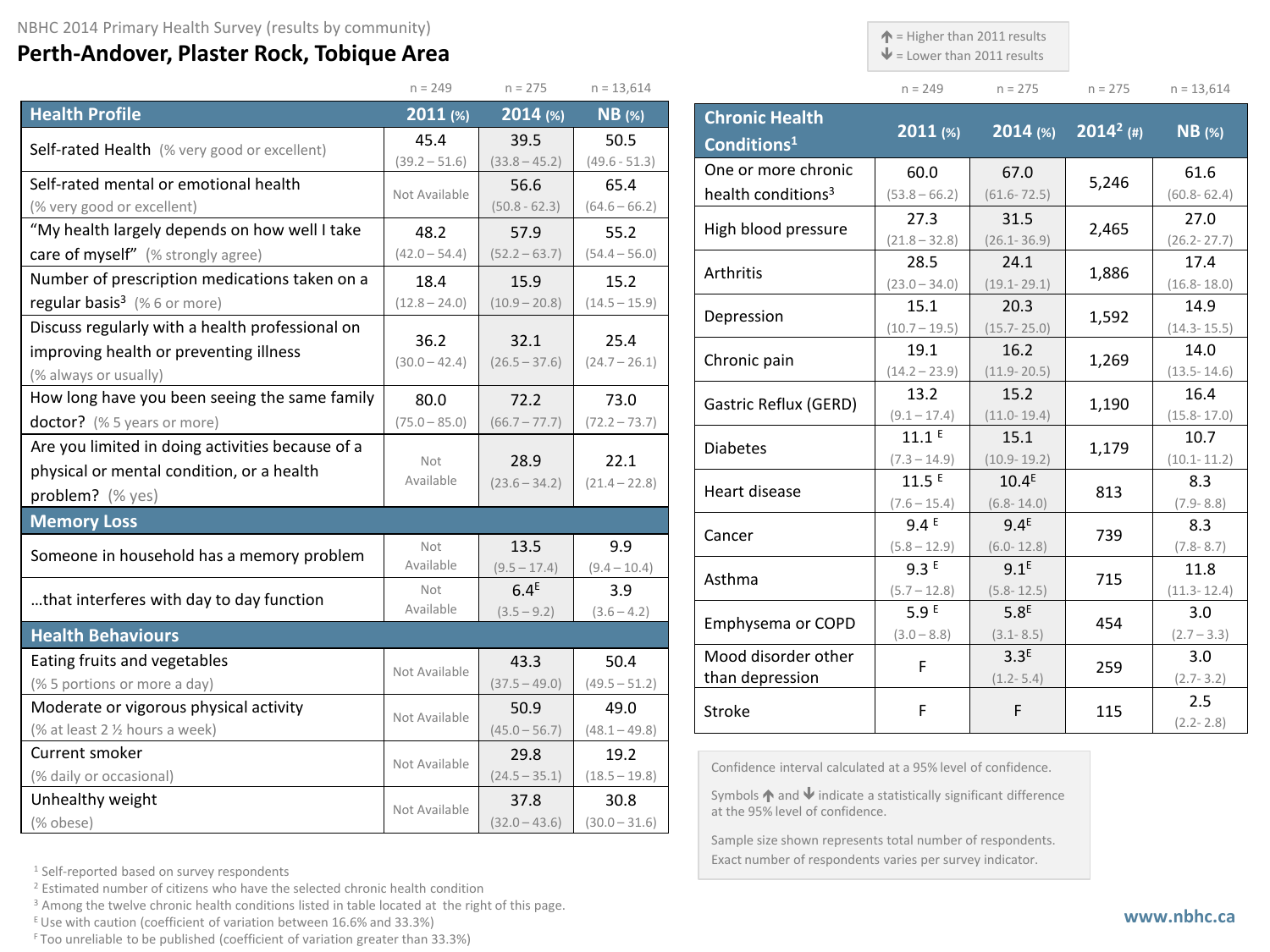|         | NBHC 2014 Primary Health Survey (results by community)<br>Perth-Andover, Plaster Rock, Tobique Area                                                                                       |                             |                     | $B =$ Better than 2011 results<br>$W =$ Worse than 2011 results |                              |              |                         |
|---------|-------------------------------------------------------------------------------------------------------------------------------------------------------------------------------------------|-----------------------------|---------------------|-----------------------------------------------------------------|------------------------------|--------------|-------------------------|
|         |                                                                                                                                                                                           |                             |                     | $n = 249$                                                       | $n = 275$                    | 1 to 33      | $n=13,614$              |
|         | <b>Primary Health Indicator</b>                                                                                                                                                           |                             |                     | 2011                                                            | 2014                         | Rank $2$     | <b>NB</b>               |
|         | <b>Accessibility</b><br>The ability of patients/clients to obtain care/service at the right place and the right time, based on respective needs, in the official language of their choice |                             |                     |                                                                 |                              |              |                         |
| $A-1$   | Has a personal family doctor (% yes)                                                                                                                                                      |                             |                     | 94.5<br>$(91.7 - 97.3)$                                         | 91.8<br>$(88.6 - 95.0)$      | 23           | 92.1<br>$(91.7 - 92.5)$ |
| $A-2$   | Calling family doctor's office during regular practice hours (% very easy or somewhat easy)                                                                                               |                             |                     | 91.1<br>$(87.5 - 94.7)$                                         | 92.1<br>$(88.8 - 95.4)$      | 1            | 78.3<br>$(77.6 - 79.0)$ |
| $A-3$   | Family doctor has extended office hours (after 5pm or on weekends) (% yes)                                                                                                                |                             |                     | Not available                                                   | 26.3<br>$(20.9 - 31.7)$      | 4            | 16.2<br>$(15.6 - 16.8)$ |
| $A - 4$ | Family doctor has an <b>after-hour arrangement</b> when office is closed $(\%$ yes)                                                                                                       |                             |                     | 22.4<br>$(17.1 - 27.7)$                                         | 18.2<br>$(13.5 - 22.9)$      | 11           | 18.2<br>$(17.5 - 18.9)$ |
|         |                                                                                                                                                                                           | (% on same day or next day) |                     | 63.3<br>$(57.2 - 69.4)$                                         | 63.5<br>$(57.5 - 69.5)$      | $\mathbf{1}$ | 30.1<br>$(29.3 - 30.9)$ |
| $A-5$   | How quickly appointment can be made with family doctor                                                                                                                                    | (% within 5 days)           |                     | 82.9<br>$(78.2 - 87.7)$                                         | 88.8<br>$(84.9 - 92.7)$      | $\mathbf{1}$ | 60.3<br>$(59.4 - 61.2)$ |
| $A-6$   | Nurse working with family doctor who is regularly involved in health care (% yes)                                                                                                         |                             |                     | 19.0<br>$(14.2 - 23.9)$                                         | 27.5<br>$(22.1 - 33.0)$      | 17           | 27.5<br>$(26.7 - 28.3)$ |
| $A-7$   | Has access to a primary health team <sup>3</sup> (% yes)                                                                                                                                  |                             |                     | 40.1<br>$(34.0 - 46.2)$                                         | 29.0<br>$(23.7 - 34.3)$      | 18           | 28.5<br>$(27.8 - 29.2)$ |
| $A-8$   | Wait time at the hospital emergency department (% less than 4 hours)                                                                                                                      |                             |                     | 94.4<br>$(90.2 - 98.6)$                                         | 94.4<br>$(90.6 - 98.2)$      | 1            | 73.9<br>$(72.7 - 75.1)$ |
|         | How often citizens received the health care service they needed in the                                                                                                                    |                             | English $4$         | 96.5<br>$(94.1 - 98.9)$                                         | 96.1<br>$(93.8 - 98.4)$      |              | 95.2<br>$(94.8 - 95.6)$ |
| $A-9$   | official language of their choice<br>(% who always received service in language of preference)                                                                                            |                             | French <sup>4</sup> | 71.8 <sup>E</sup><br>$(32.4 - 100.0)$                           | $66.5^E$<br>$(25.1 - 100.0)$ |              | 72.6<br>$(71.0 - 74.2)$ |

 $2$  Indicator rank across 33 communities, from best (1) to worst (33)

<sup>3</sup> Primary health team: Has access to a family doctor and has access to either a nurse practitioner or a nurse or other health professionals at their family doctor's office

<sup>4</sup> Preferred language of service as indicated by respondent in the survey E Use with caution (coefficient of variation between 16.7% and 33.3%)

Confidence interval calculated at a 95% level of confidence.

Symbols **B** and **W** indicate a statistically significant difference at the 95% level of confidence.

Sample size shown represents total number of respondents. Exact number of respondents varies per survey indicator.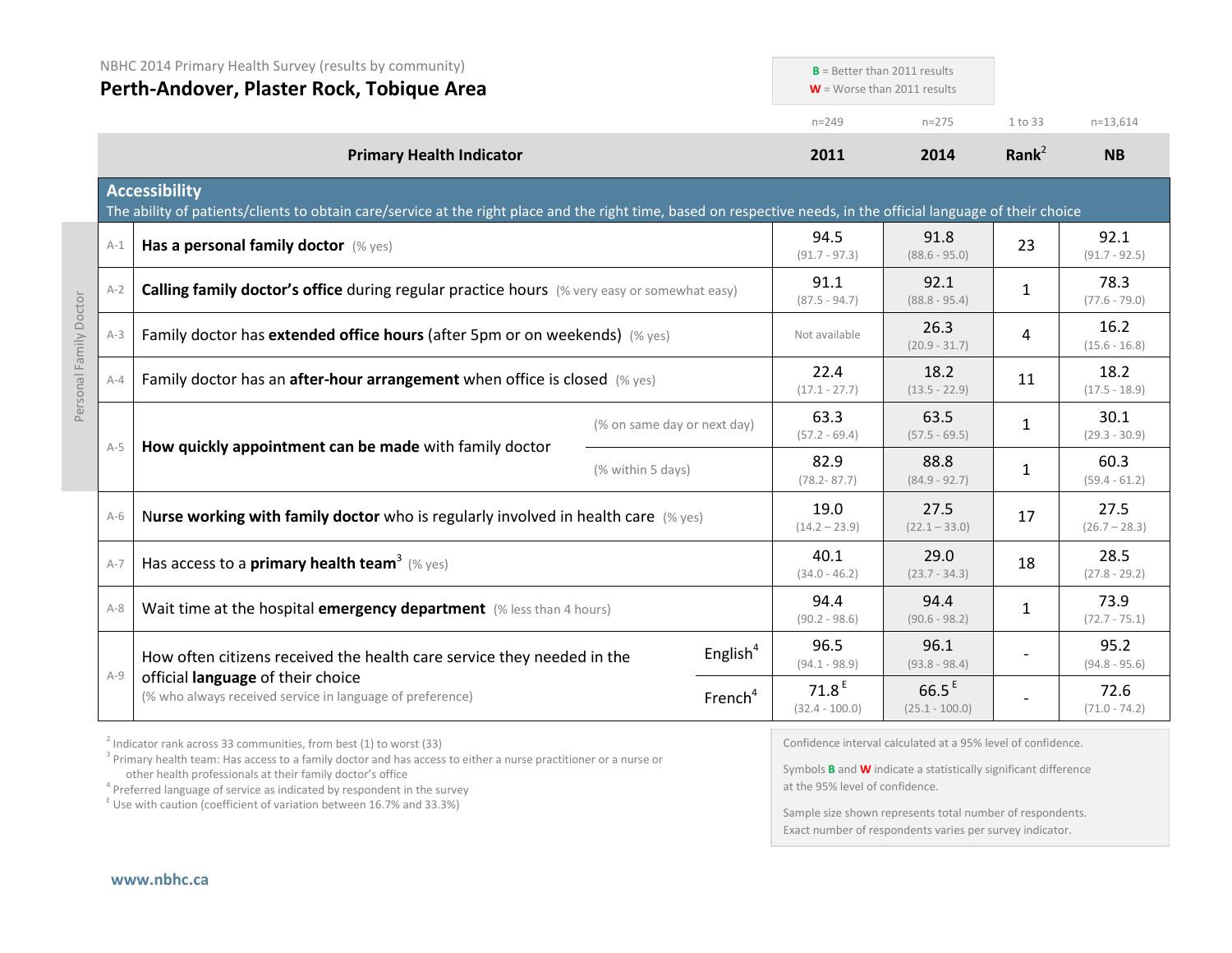|               | NBHC 2014 Primary Health Survey (results by community)<br>Perth-Andover, Plaster Rock, Tobique Area                                                                                                                                                                               | $B =$ Better than 2011 results<br>$W =$ Worse than 2011 results |                                                                                                                                               |                   |                            |
|---------------|-----------------------------------------------------------------------------------------------------------------------------------------------------------------------------------------------------------------------------------------------------------------------------------|-----------------------------------------------------------------|-----------------------------------------------------------------------------------------------------------------------------------------------|-------------------|----------------------------|
|               |                                                                                                                                                                                                                                                                                   | $n = 249$                                                       | $n = 275$                                                                                                                                     | 1 to 33           | $n=13,614$                 |
|               | <b>Primary Health Indicator</b>                                                                                                                                                                                                                                                   | 2011                                                            | 2014                                                                                                                                          | Rank <sup>2</sup> | <b>NB</b>                  |
|               | <b>Appropriateness</b><br>Care/service provided is relevant to the patients'/clients' needs and based on established standards                                                                                                                                                    |                                                                 |                                                                                                                                               |                   |                            |
| $Q-1$         | Adults 65 and over who received their flu shot in the last year $(\%$ yes)                                                                                                                                                                                                        | Not available                                                   | 62.5<br>$(52.9 - 72.1)$                                                                                                                       | 27                | 70.6<br>$(69.2 - 72.0)$    |
| $Q - 2$       | Adults with one or more of four select chronic health conditions <sup>5</sup> who had<br>measurements for blood pressure in the past 12 months (% yes)                                                                                                                            | 98.0<br>$(95.3 - 100.0)$                                        | 98.1<br>$(95.7 - 100.0)$                                                                                                                      | 3                 | 91.3<br>$(90.6 - 92.0)$    |
| $Q-3$         | Adults with one or more of four select chronic health conditions <sup>5</sup> who had<br><b>measurements for cholesterol</b> in the past 12 months (% yes)                                                                                                                        | 87.0<br>$(80.5 - 93.4)$                                         | 74.7<br>$(67.0 - 82.4)$                                                                                                                       | 22                | 76.3<br>$(75.2 - 77.4)$    |
| $Q-4$         | Adults with one or more of four select chronic health conditions <sup>5</sup> who had<br><b>measurements for blood sugar in the past 12 months</b> (% yes)                                                                                                                        | 83.4<br>$(76.3 - 90.5)$                                         | 79.7<br>$(72.6 - 86.8)$                                                                                                                       | 8                 | 73.9<br>$(72.8 - 75.0)$    |
| $Q-5$         | Adults with one or more of four select chronic health conditions <sup>5</sup> who had<br>measurements for body weight in the past 12 months (% yes)                                                                                                                               | 64.5<br>$(55.3 - 73.7)$                                         | 64.0<br>$(55.5 - 72.5)$                                                                                                                       | 8                 | 59.3<br>$(58.0 - 60.6)$    |
| $Q-6$         | How often family doctor helps citizens coordinate the care from other health care<br>providers and places (% always)                                                                                                                                                              | 80.3<br>$(74.1 - 86.6)$                                         | 68.6<br>$(61.5 - 75.7)$                                                                                                                       | 22                | 70.7<br>$(69.7 - 71.7)$    |
|               | <b>Effectiveness</b><br>Care/service, intervention or action achieves the desired results                                                                                                                                                                                         |                                                                 |                                                                                                                                               |                   |                            |
| $Q - 7$       | Citizens with a chronic health condition <sup>7</sup> who are confident in controlling and managing<br>their health condition (% very confident)                                                                                                                                  | 32.0<br>$(25.0 - 38.9)$                                         | 49.1<br>B<br>$(42.3 - 55.9)$                                                                                                                  | 4                 | 42.2<br>$(41.2 - 43.2)$    |
| <b>Safety</b> | Potential risks of an intervention or the environment are avoided or minimized                                                                                                                                                                                                    |                                                                 |                                                                                                                                               |                   |                            |
| $Q - 8$       | Citizens with a chronic health condition <sup>7</sup> who know what each of their prescribed<br>medications do (% strongly agree)                                                                                                                                                 | 46.5<br>$(38.7 - 54.3)$                                         | 47.6<br>$(40.3 - 54.9)$                                                                                                                       | 16                | 47.7<br>$(46.6 - 48.8)$    |
| $Q-9$         | Was harmed due to a medical error or mistake as a result of health care services<br>received in the last 12 months (excluding hospital stay) (% yes)                                                                                                                              | F                                                               | F                                                                                                                                             |                   | $2.7^{6}$<br>$(2.4 - 3.0)$ |
|               | $2$ Indicator rank across 33 communities, from best (1) to worst (33)<br><sup>5</sup> Self-reported by respondent: Diabetes, heart disease, stroke or high blood pressure<br>$6$ For this type of indicator, a "better" result is achieved when the indicator has a "lower" value |                                                                 | Confidence interval calculated at a 95% level of confidence.<br>Symbols <b>B</b> and <b>W</b> indicate a statistically significant difference |                   |                            |

<sup>7</sup> Self-reported by respondent: Arthritis, asthma, cancer, chronic pain, depression, diabetes, emphysema or COPD, gastric reflux (GERD), heart disease, high blood pressure or hypertension, mood disorder other than depression, or stroke <sup>F</sup> Too unreliable to be published (coefficient of variation greater than 33.3%)

at the 95% level of confidence.

Sample size shown represents total number of respondents. Exact number of respondents varies per survey indicator.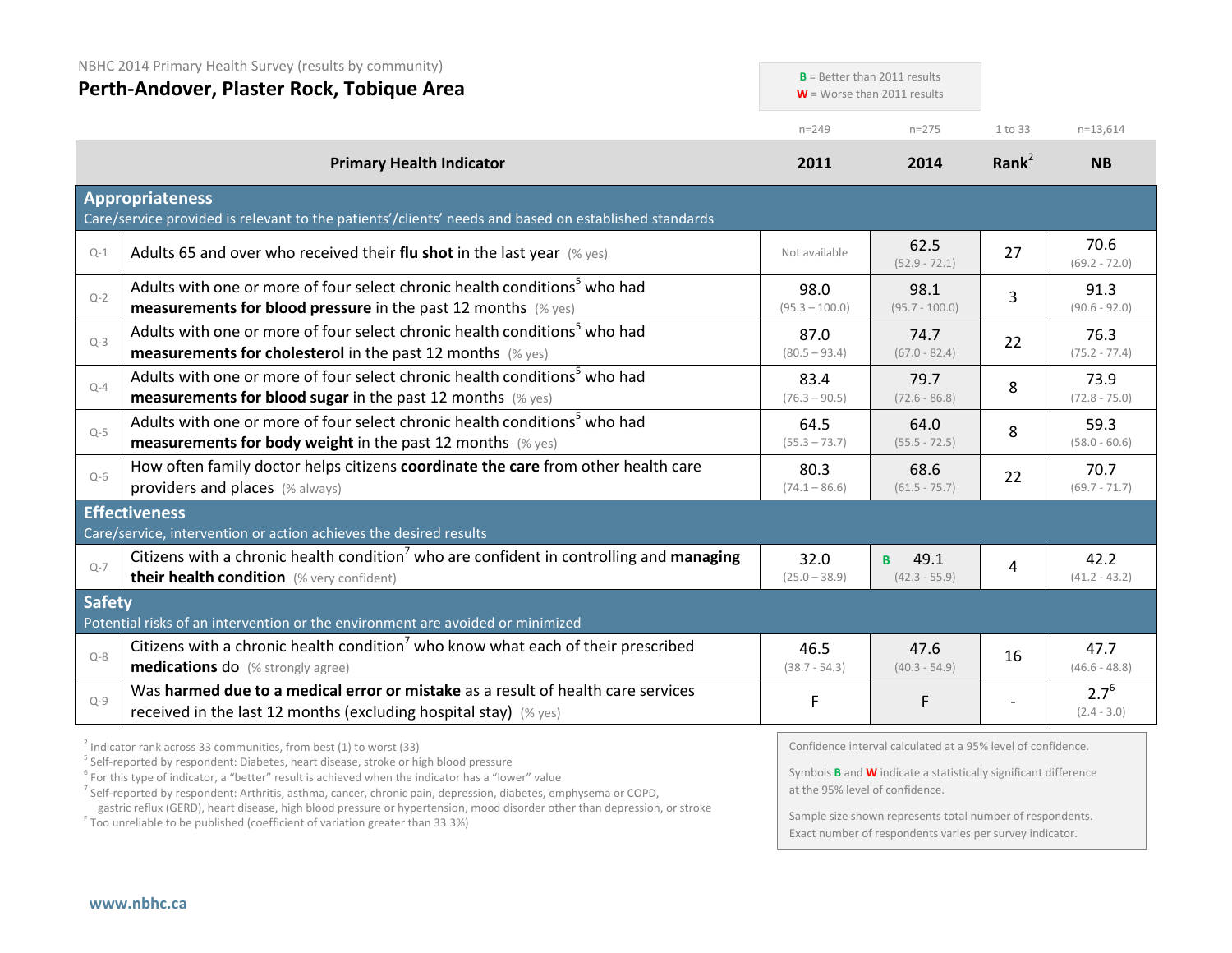NBHC 2014 Primary Health Survey (results by community)

## **Perth-Andover, Plaster Rock, Tobique Area**

|          |                                                                                                                            | $n = 249$                           | $n = 275$                          | 1 to 33           | $n=13,614$                    |
|----------|----------------------------------------------------------------------------------------------------------------------------|-------------------------------------|------------------------------------|-------------------|-------------------------------|
|          | <b>Primary Health Indicator</b>                                                                                            | 2011                                | 2014                               | Rank <sup>2</sup> | <b>NB</b>                     |
|          | <b>Efficiency</b><br>Achieving the desired results with the most cost-effective use of resources                           |                                     |                                    |                   |                               |
| $Q - 10$ | Model of care used most often when sick or in need of care from a health professional<br>(% hospital emergency department) | $6.9^{E,6}$<br>$(3.7 - 10.1)$       | $7.9^{E,6}$<br>$(4.8 - 11.0)$      | 10                | $11.5^{6}$<br>$(11.0 - 12.0)$ |
| $Q-11$   | Has used Tele-Care or other telephone information lines in the last 12 months $(\%$ yes)                                   | 6.8 <sup>E</sup><br>$(3.7 - 9.9)$   | 3.2 <sup>E</sup><br>$(1.2 - 5.2)$  | 32                | 7.4<br>$(7.0 - 7.8)$          |
|          | Use of services<br>Using primary health services in the last 12 months                                                     |                                     |                                    |                   |                               |
| $U-1$    | Visited a personal family doctor (% yes)                                                                                   | 85.9<br>$(81.6 - 90.2)$             | 85.5<br>$(81.4 - 89.6)$            | 6                 | 80.3<br>$(79.6 - 81.0)$       |
| $U-2$    | Visited a hospital emergency department (% yes)                                                                            | 45.4<br>$(39.2 - 51.6)$             | 59.4<br>$(53.7 - 65.1)$            | 4                 | 41.3<br>$(40.5 - 42.1)$       |
| $U-3$    | Visited a specialist (% yes)                                                                                               | Not available                       | 51.2<br>$(45.4 - 57.0)$            | 27                | 56.4<br>$(55.6 - 57.2)$       |
| $U-4$    | Visited an after-hours clinic or a walk-in clinic (% yes)                                                                  | 16.5<br>$(11.9 - 21.1)$             | 20.2<br>$(15.5 - 24.9)$            | 18                | 24.3<br>$(23.6 - 25.0)$       |
| $U-5$    | Visited an alternative practitioner (% yes)                                                                                | Not available                       | 23.3<br>$(18.4 - 28.2)$            | 18                | 25.2<br>$(24.5 - 25.9)$       |
| $U-6$    | Visited a community health centre (% yes)                                                                                  | 13.7<br>$(9.4 - 18.0)$              | 24.1<br>$(19.1 - 29.1)$            | $\overline{2}$    | 6.9<br>$(6.5 - 7.3)$          |
| $U - 7$  | Used ambulance services (% yes)                                                                                            | 6.5 <sup>E</sup><br>$(3.4 - 9.6)$   | 9.9 <sup>E</sup><br>$(6.4 - 13.4)$ | 5                 | 5.7<br>$(5.3 - 6.1)$          |
| $U-8$    | Visited a nurse practitioner (% yes)                                                                                       | 12.4 <sup>E</sup><br>$(8.3 - 16.5)$ | 15.8<br>$(11.5 - 20.1)$            | $\overline{2}$    | 7.7<br>$(7.3 - 8.1)$          |
| $U-9$    | Visited a health professional at a private clinic (% yes)                                                                  | Not available                       | 26.6<br>$(21.5 - 31.7)$            | 7                 | 23.7<br>$(23.0 - 24.4)$       |

 $2$  Indicator rank across 33 communities. Under "efficiency" the rank is from best (1) to worst (33). Under "use of services" the rank is from highest (1) to lowest (33).

<sup>6</sup> For this type of indicator, a "better" result is achieved when the indicator has a "lower" value  $E$ <sup>E</sup> Use with caution (coefficient of variation between 16.7% and 33.3%)

Confidence interval calculated at a 95% level of confidence.

**B** = Better than 2011 results W = Worse than 2011 results

Symbols **B** and **W** indicate a statistically significant difference at the 95% level of confidence.

Sample size shown represents total number of respondents. Exact number of respondents varies per survey indicator.